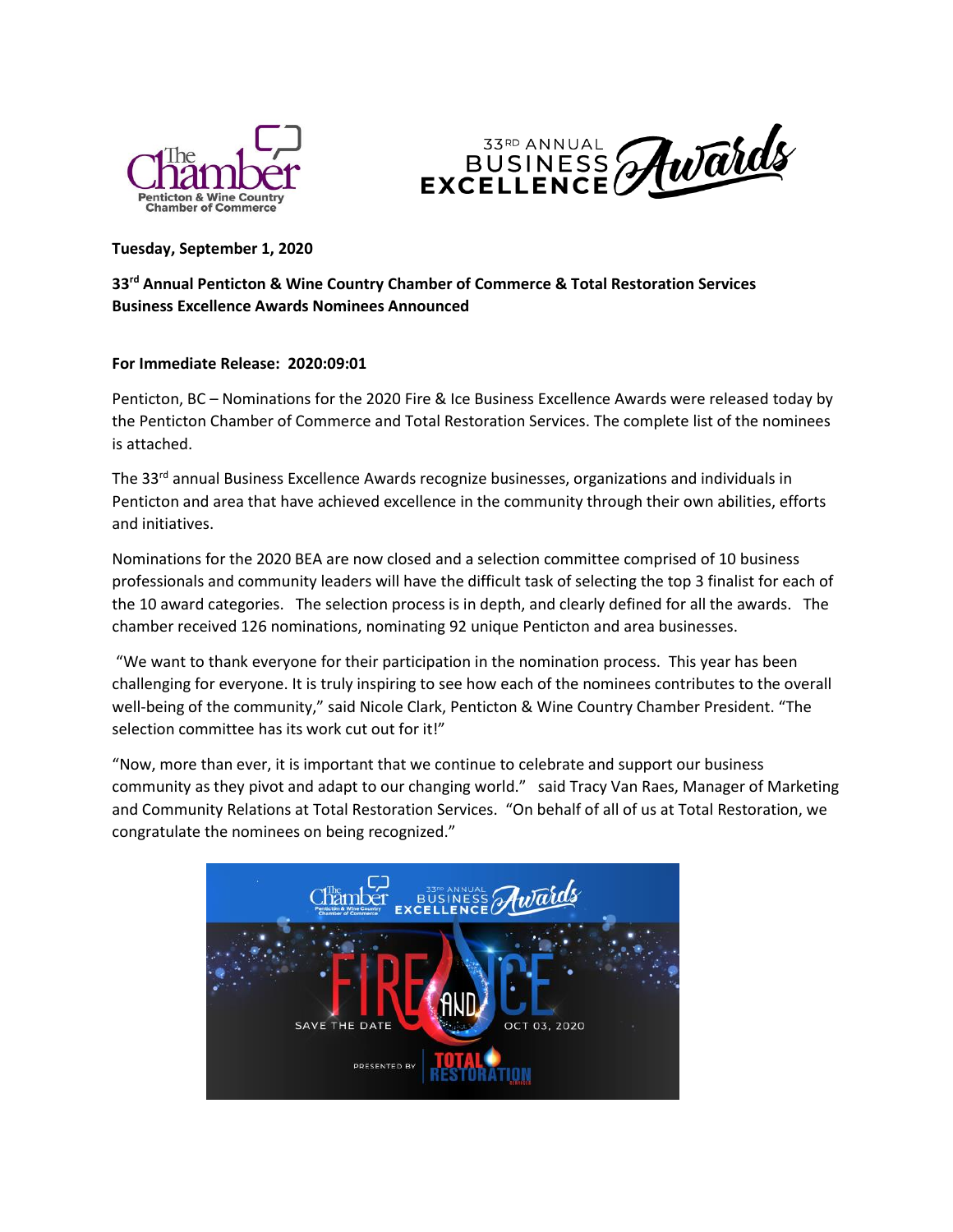#### **2020 Business Excellence Awards Nominees**

Please note – not all nominees are eligible for the categories nominated for.

# **Young Professional of the Year – sponsored by JCI Penticton & Kettle Valley Memorial**

Hollie Tayal – Modern PURAIR – South Okanagan Brianna Vennard – Backlash Beauty Bar Colton Cheney – Prospera Credit Union Harpreet Sidhu – HEK Yeah Media Jasmine Aantjes – Castanet Kevin Smith – Kettle Valley Memorial Milan Anic – Skaha Barbers Shayna Ranit – NuVista Chiropractic & Wellness Spencer Brown – Brown Benefits

# **Business Leader of the Year – sponsored by TD Canada Trust, Small Business Banking**

David Prystay – Penticton Lakeside Resort & Conference Centre Jill Bateman –Cannery Trade Centre Kirk Chamberlain – Chamberlain Property Group Paul Crawford – Penticton Art Gallery Thom Tischik – Travel Penticton

## **Business of the Year – sponsored by BDC, Business Development Bank of Canada**

Beltone Hearing Clinic, Osoyoos Betts Electric Ltd. Hoodoo Adventures Last Call Liquor Mart McPhail Kilt Makers T-Bones Fresh Meal Market Total Restoration Services – South Okanagan

# **Hospitality Excellence - sponsored by Travel Penticton**

Cannery Brewing Hoodoo Adventures McKinney's Wine Wagon Pentage Winery Skaha Pizza Something Blue Photography

## **Workplace Culture Excellence – sponsored by SOICS**

ASK Wellness Society BOYD Autobody & Glass KOJO Penticton Safeway Penticton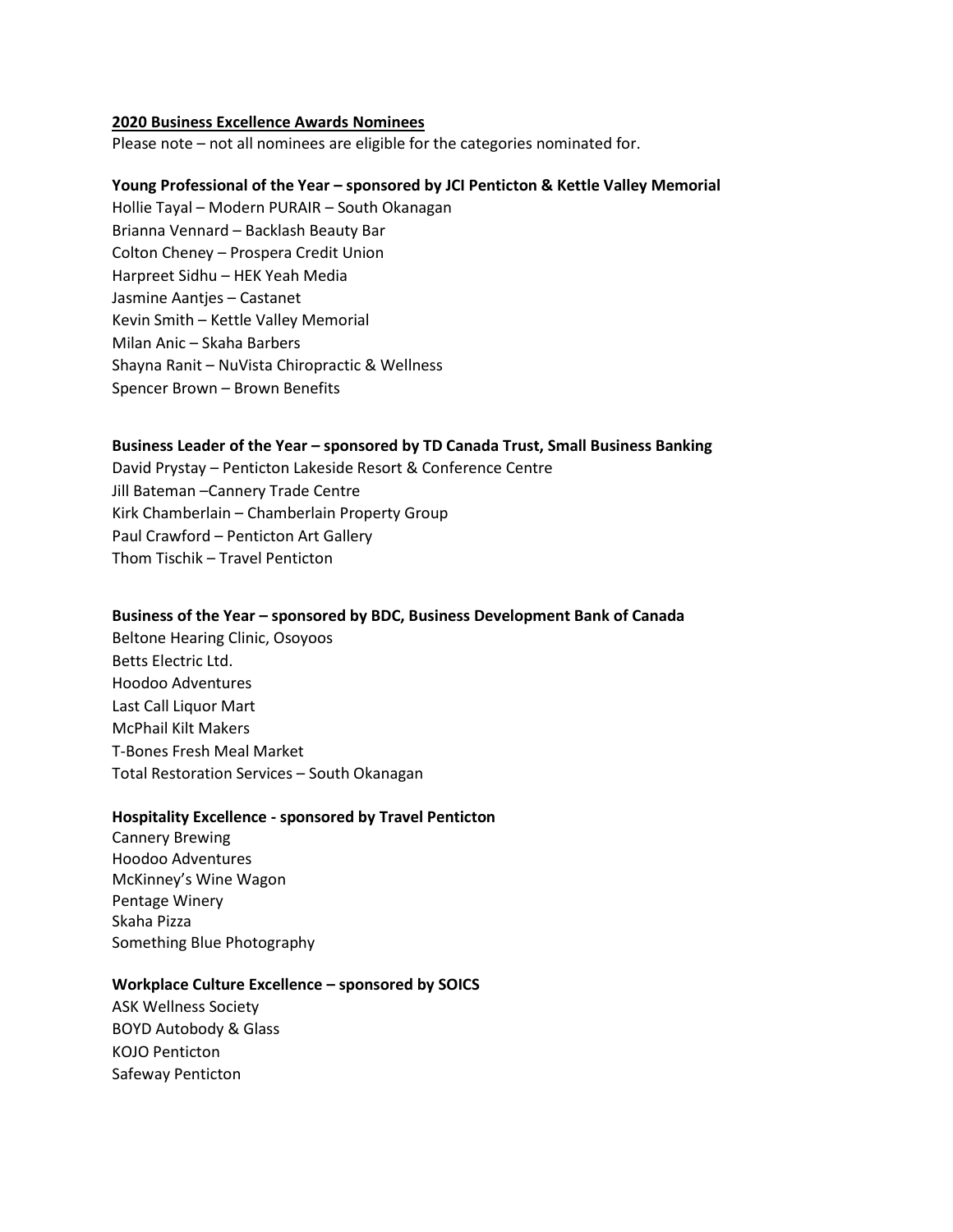## **Service Excellence – sponsored by FortisBC**

- ABK Restoration Services Penticton Backlash Beauty Bar Cannery Brewing Dragon's Den Glow SUP Adventures Grape Escapes Wine Tours & Wine School Joy Buffet Melt Mineral Spa NuVista Chiropractic and Wellness Okanoggin Barbers Ltd. Pro-Physio Clinic
- Beltone Hearing Clinic Blenz Coffee PURE Gym & Juicery Relentless Fire and Safety Ltd. RE/MAX Penticton – Shannon Simpson Skaha Laundry Services Smooth Effects Penticton T-Bones Fresh Meal Market The Care Closet Three Wishes Clothing Boutique Vitamin King

# **Not for Profit – sponsored by Omland Heal Chartered Professional Accountants**,

Elk's Lodge Keep the Cold off Penticton Foundation Penticton & District Community Arts Council Penticton Meals on Wheels Penticton Public Library Rotary Club of Penticton South Okanagan Immigrant & Community Services South Okanagan Similkameen Brain Injury Society The Care Closet The Salvation Army Penticton Treasures and Trinkets

#### **Community Support Excellence – sponsored by Grant Thornton LLP**

Castanet.net Penticton Community Futures Okanagan Similkameen KOJO Penticton Penticton Meals on Wheels Penticton Speedway Providence Funeral Homes & Crematorium The Bench Market

# **New Business Award – sponsored by Valley First, a division of First West Credit Union**

Amanda's Nails Backlash Beauty Bar Brow Studio Penticton Graphically Hip Happiness Thai Restaurant Kettle Valley Memorial Loki's Garage M&J's Country Kitchen

Maison Mulnati Nautical Dog Care Pizzeria Tratto Row Fourteen Restaurant at Klippers Skaha Marina Slackwater Brewing Wesbert Winery